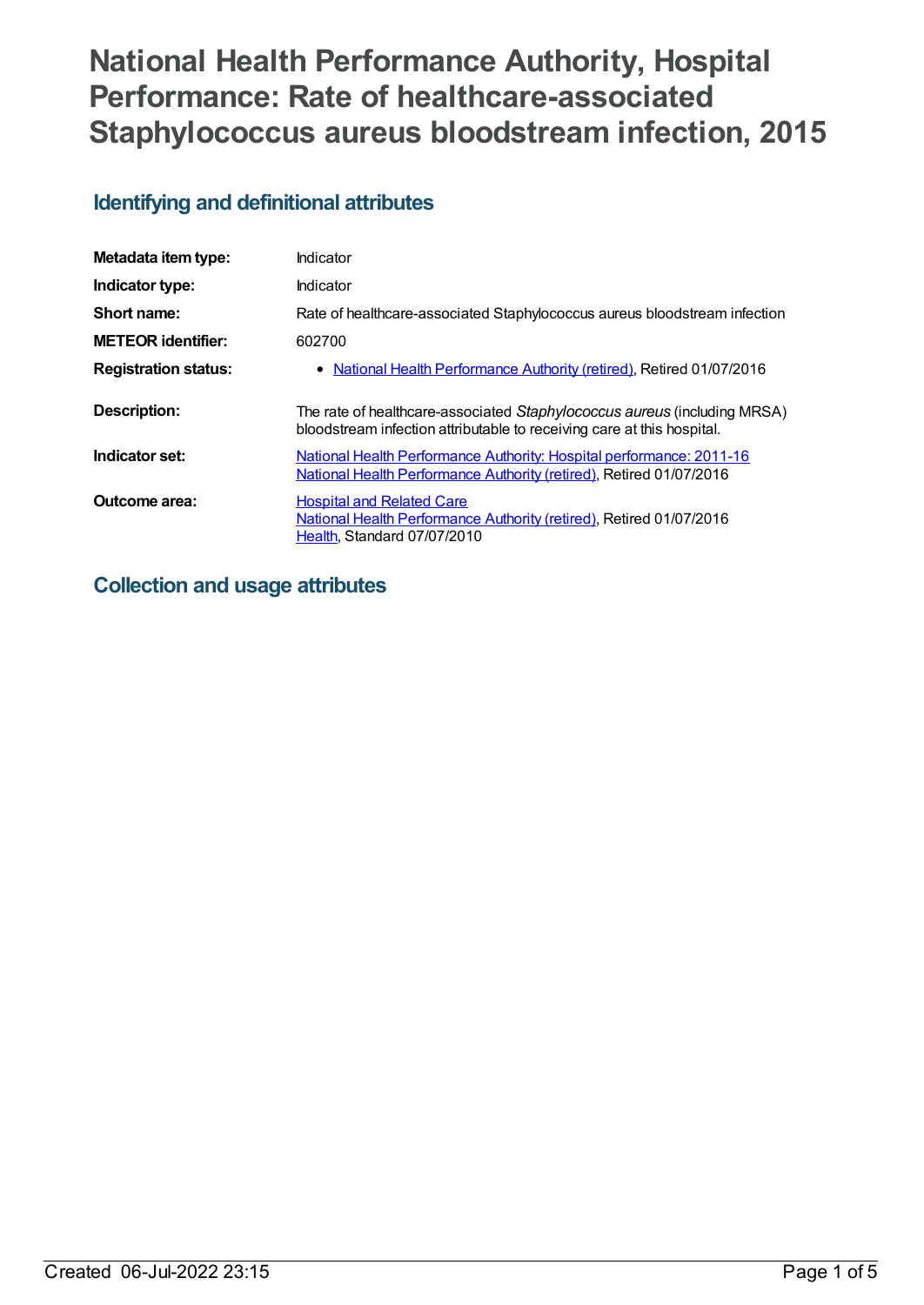**Computation description:** The rate of *Staphylococcus aureus* (*S. aureus*) bloodstream infections associated with care provided at this hospital. Cases include both methicillin- or multi-resistant Staphylococcus aureus (MRSA) and methicillin-sensitive Staphylococcus aureus (MSSA).

> A patient-episode of *Staphylococcus aureus* bloodstream infection is defined as a positive blood culture for *Staphylococcus aureus*. For surveillance purposes, only the first isolate per patient is counted, unless at least 14 days has passed without a positive blood culture, after which an additional episode is recorded.

> A *Staphylococcus aureus* bacteraemia (SAB) will be considered to be healthcareassociated if: the first positive blood culture is collected more than 48 hours after hospital admission or less than 48 hours after discharge, OR, if the first positive blood culture is collected 48 hours or less after admission and one or more of the following key clinical criteria was met for the patient-episode of SAB:

- 1. SAB is a complication of the presence of an indwelling medical device (e.g. intravascular line, haemodialysis vascular access, CSF shunt, urinary catheter)
- 2. SAB occurs within 30 days of a surgical procedure where the SAB is related to the surgical site
- 3. An invasive instrumentation or incision related to the SAB was performed within 48 hours
- 4. SAB is associated with neutropenia (<1  $\times$  10<sup>9</sup>) contributed to by cytotoxic therapy

#### Inclusions:

Numerator and denominator include cases or patient days under surveillance for unqualified newborns.

#### Exclusions:

|                     | Cases where a known previous positive test has been obtained within the last 14<br>days are excluded. For example: If a patient has SAB in which 4 sets of blood<br>cultures are positive over the initial 3 days of the patient's admission only one<br>episode of SAB is recorded. If the same patient had a further set of positive blood<br>cultures on day 6 of the same admission, these would not be counted again, but<br>would be considered part of the initial patient-episode. |
|---------------------|--------------------------------------------------------------------------------------------------------------------------------------------------------------------------------------------------------------------------------------------------------------------------------------------------------------------------------------------------------------------------------------------------------------------------------------------------------------------------------------------|
|                     | Note: If the same patient had a further positive blood culture 20 days after<br>admission (i.e. greater than 14 days after their last positive on day 6), then this<br>would be considered a second patient-episode of SAB.                                                                                                                                                                                                                                                                |
|                     | Numerator and denominator exclude cases or patient days under surveillance<br>for posthumous organ procurement and hospital boarders.                                                                                                                                                                                                                                                                                                                                                      |
|                     | Rate is presented as the number per 10,000 patient days for hospitals with greater<br>or equal to 5,000 patient days under surveillance. Rate is not reported for hospitals<br>with fewer than 5,000 patient days under surveillance, only the number of SAB<br>cases. Rates are rounded to two decimal places.                                                                                                                                                                            |
| <b>Computation:</b> | 10,000 patient days $\times$ (Numerator $\div$ Denominator)                                                                                                                                                                                                                                                                                                                                                                                                                                |
| Numerator:          | Number of SAB patient episodes (as defined in the Computation description)                                                                                                                                                                                                                                                                                                                                                                                                                 |
|                     |                                                                                                                                                                                                                                                                                                                                                                                                                                                                                            |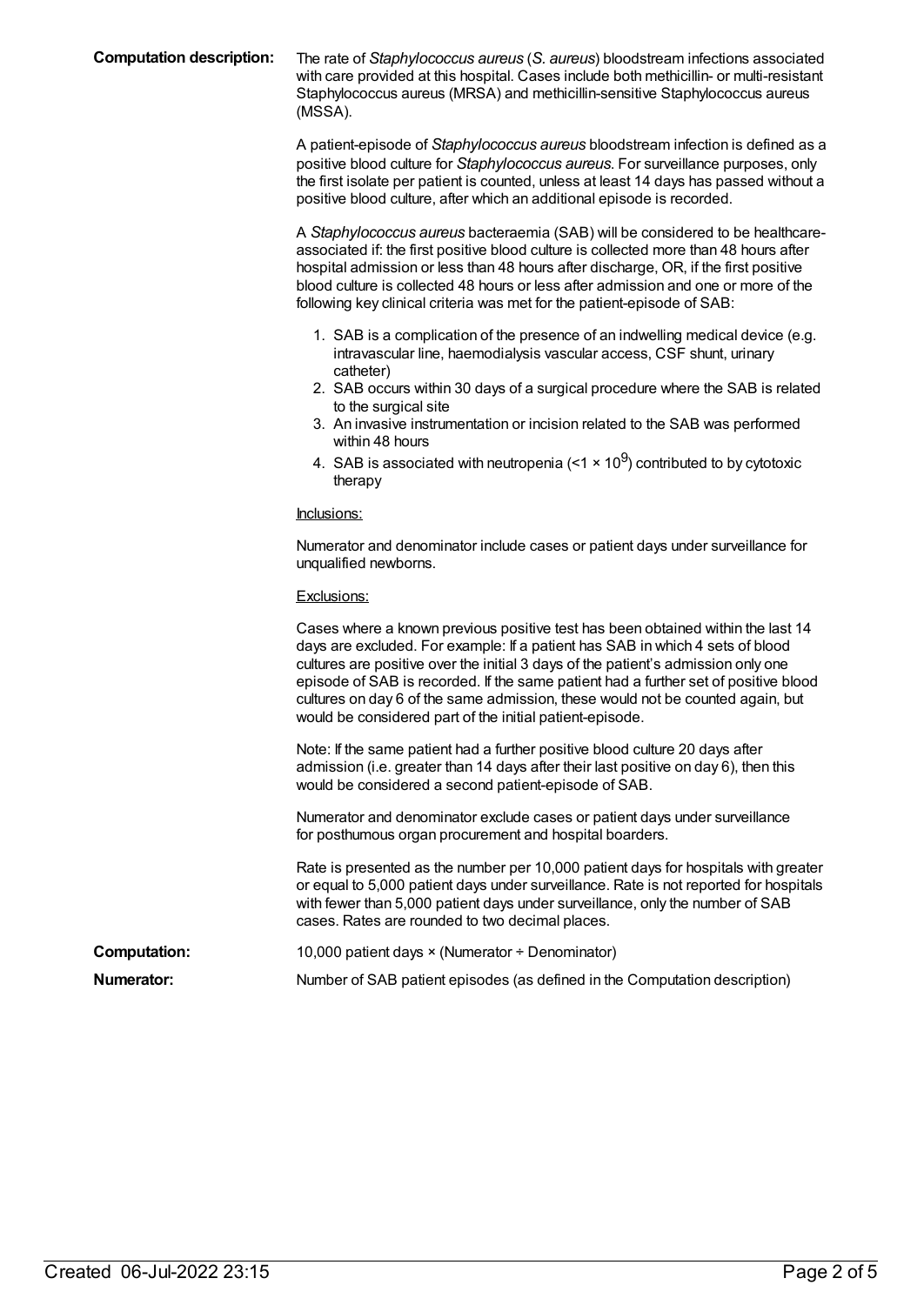| <b>Numerator data elements:</b> | Data Element / Data Set-                                                                                                            |
|---------------------------------|-------------------------------------------------------------------------------------------------------------------------------------|
|                                 | <b>Establishment-number of cases of healthcare associated Staphylococcus</b><br>aureus bloodstream infection, total number NJNNNNN] |
|                                 | Data Source                                                                                                                         |
|                                 | State/territory infection surveillance data                                                                                         |
|                                 | NMDS / DSS                                                                                                                          |
|                                 | National Health Performance Authority, Hospital Performance: National<br>Staphylococcus aureus Bacteraemia Dataset 2013-14          |
|                                 | Guide for use                                                                                                                       |
|                                 | Data source type: Administrative by-product data                                                                                    |
|                                 |                                                                                                                                     |
| Denominator:                    | Number of patient days under infection surveillance                                                                                 |
| Denominator data<br>elements:   | Data Element / Data Set-                                                                                                            |
|                                 | <b>Establishment—number of patient days under infection surveillance</b><br>monitoring, total days N[N(7)]                          |
|                                 | <b>Data Source</b>                                                                                                                  |
|                                 | State/territory admitted patient data                                                                                               |
|                                 | NMDS / DSS                                                                                                                          |
|                                 | National Health Performance Authority, Hospital Performance: National<br>Staphylococcus aureus Bacteraemia Dataset 2013-14          |
|                                 | Guide for use                                                                                                                       |
|                                 | Data source type: Administrative by-product data                                                                                    |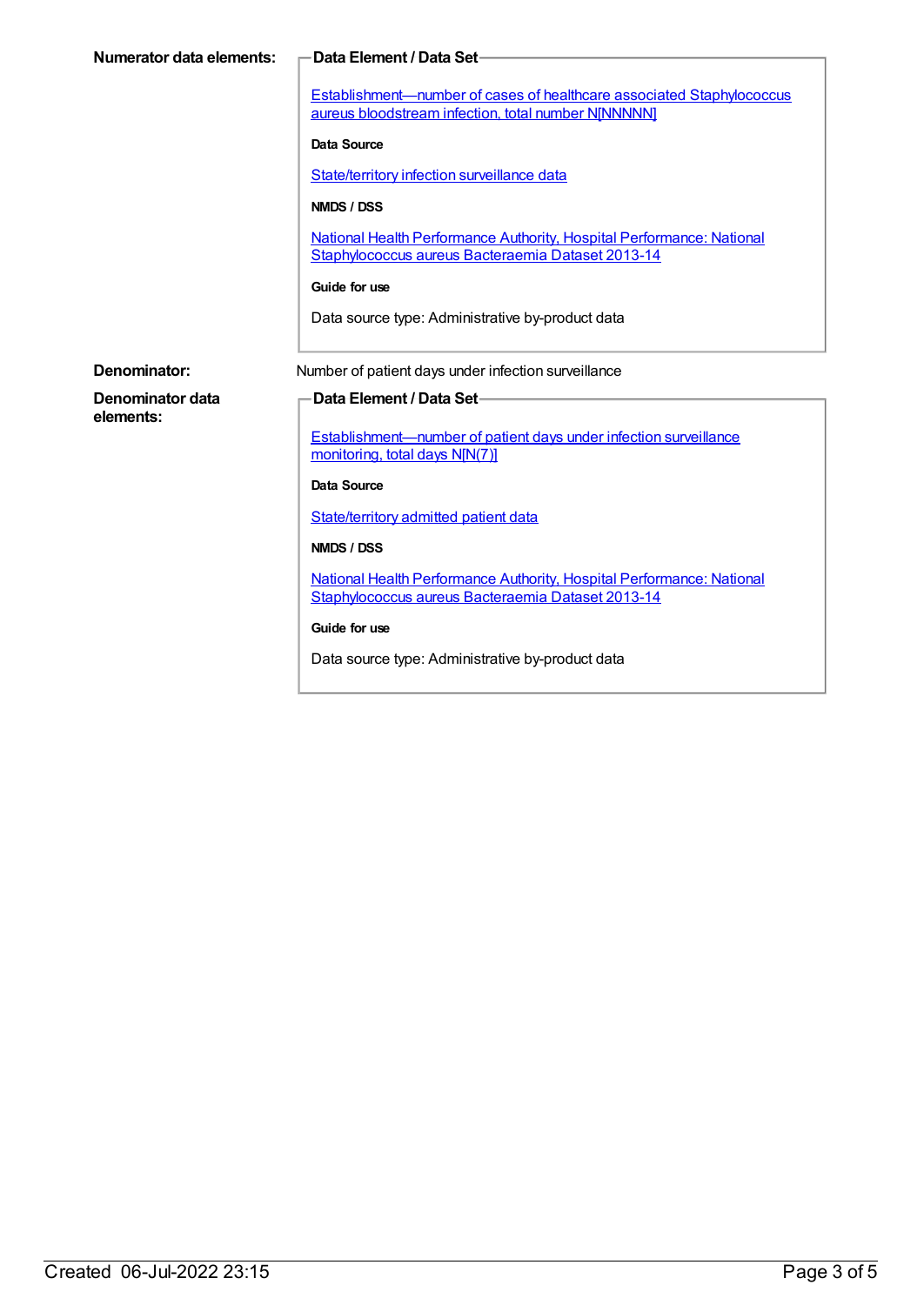**Comments:** This indicator is specific to hospital-level public reporting of healthcare-associated *S. aureus* bloodstream infections in Australian public and private hospitals. In this context, healthcare-associated refers to those cases determined by expert infection control staff to have been acquired while the patient was receiving care at this hospital. While the majority of these care encounters are for admitted patients, patients receiving outpatient care or care in the emergency department can also be included.

> At some hospitals, the percentage of hospital beds covered by the infection surveillance program can be less than 100%. This means that some wards or units have been excluded from surveillance and the reported infection rate may not reflect all cases in that hospital. However, the reported surveillance coverage has been increasing since 2009-10.

Some smaller hospitals report their results as part of a larger hospitals results. In these instances, all SAB cases and patient days under surveillance are added to and reported in the results of the larger hospital. Special messages are included on the MyHospitals webpages for both parent and child hospital.

Only episodes associated with hospital care in each jurisdiction should be counted. If a case is associated with care provided in another jurisdiction (cross border flows) then it is reported, where known, by the jurisdiction where the care associated with the SAB occurred.

There may be patient episodes of SAB identified by a hospital which did not originate in the identifying hospital (as determined by the definition of a patient episode of SAB), but in another public hospital. If the originating hospital is under surveillance, then the patient episode of SAB should be attributed to the originating hospital and should be included as part of the indicator. If the originating hospital is not under SAB surveillance, then the patient episode is unable to be included in the indicator.

Following a data specification change in early 2011, patient days for unqualified newborns are now included while patient days for hospital boarders and posthumous organ procurement are now excluded. All state and territory public hospitals used the same specification for 2012-13 data. Data were retrospectively supplied by states for 2009-10 and 2010-11 resulting in comparable data being available from 2009-10 onwards with the following exceptions:

1) Western Australia's public hospital data for 2010-11 and 2011-12 were reported using a different specification to 2012-13 and 2013-14 data; the 2010-11 and 2011-12 specification did not include unqualified newborn and mental health days in the patient days under surveillance and therefore this data is not comparable.

2) Queensland's public hospital data for 2010-11 were reported using a different specification to 2011-12, 2012-13 and 2013-14 data; the 2010-11 specification did not include patient days for those aged 14 and younger in the patient days under surveillance and therefore the 2010-11 data is not comparable to other states or to later Queensland data

3) Private hospitals data may have been collected using different specifications for some years, however, there is no further evidence available on this.

Variation in admission practices across jurisdictions will influence the denominator for this indicator, impacting on the comparability of rates. Jurisdictional manuals should be referred to for full details of definitions used in infection control surveillance.

### **Representational attributes**

| <b>Representation class:</b> | Rate                  |
|------------------------------|-----------------------|
| Data type:                   | Real                  |
| Unit of measure:             | Episode               |
| Format:                      | N[NN] e.g. 2.56, 0.89 |